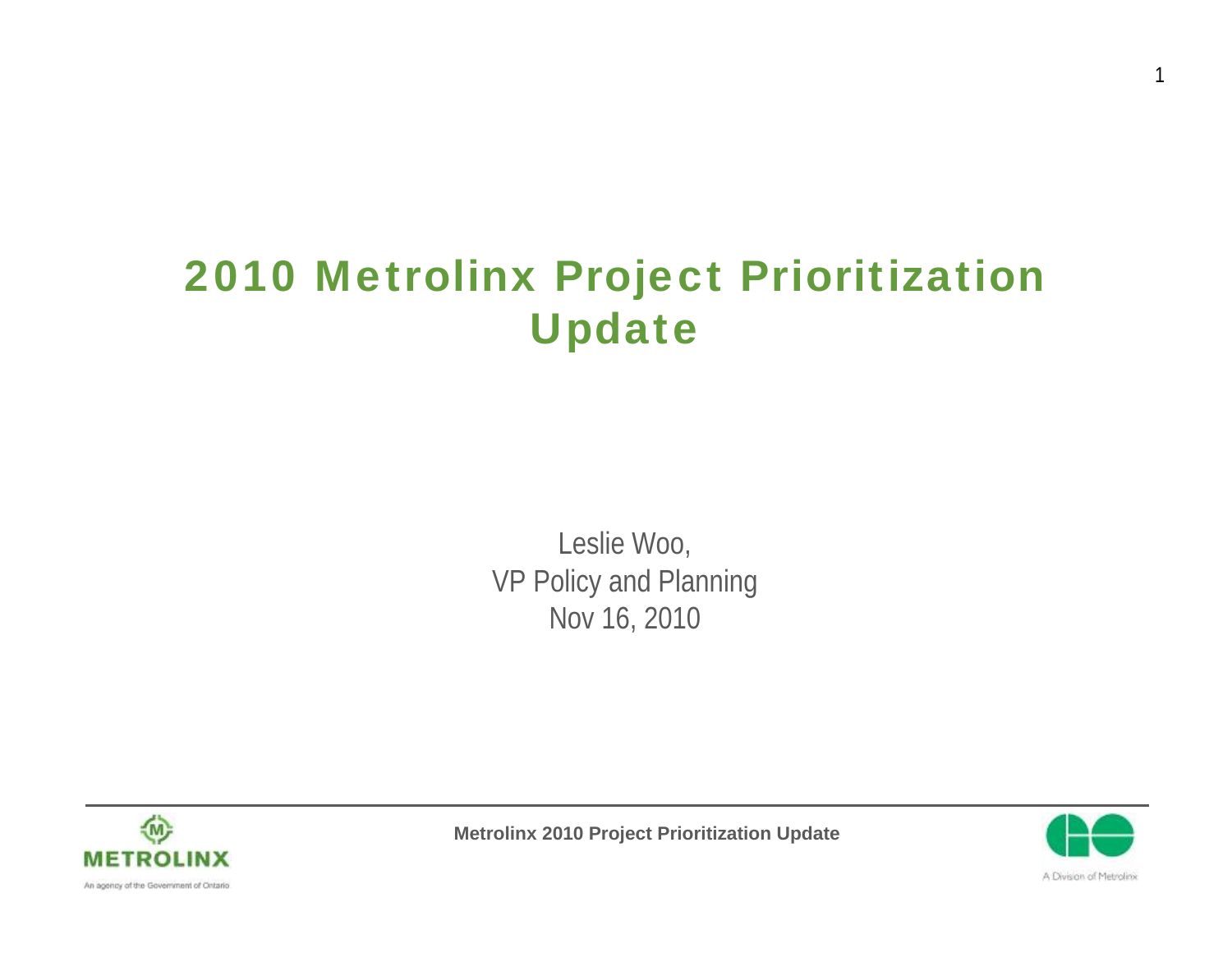#### **Contents**

- 1. Overview and Timeline
- 2. Projects Being Prioritized
- 3. Developments since June 2010 Board Meeting
	- (Peer Group and Stakeholder Consultation)
- 4. Refinements to Methodology
- 5. Next Steps



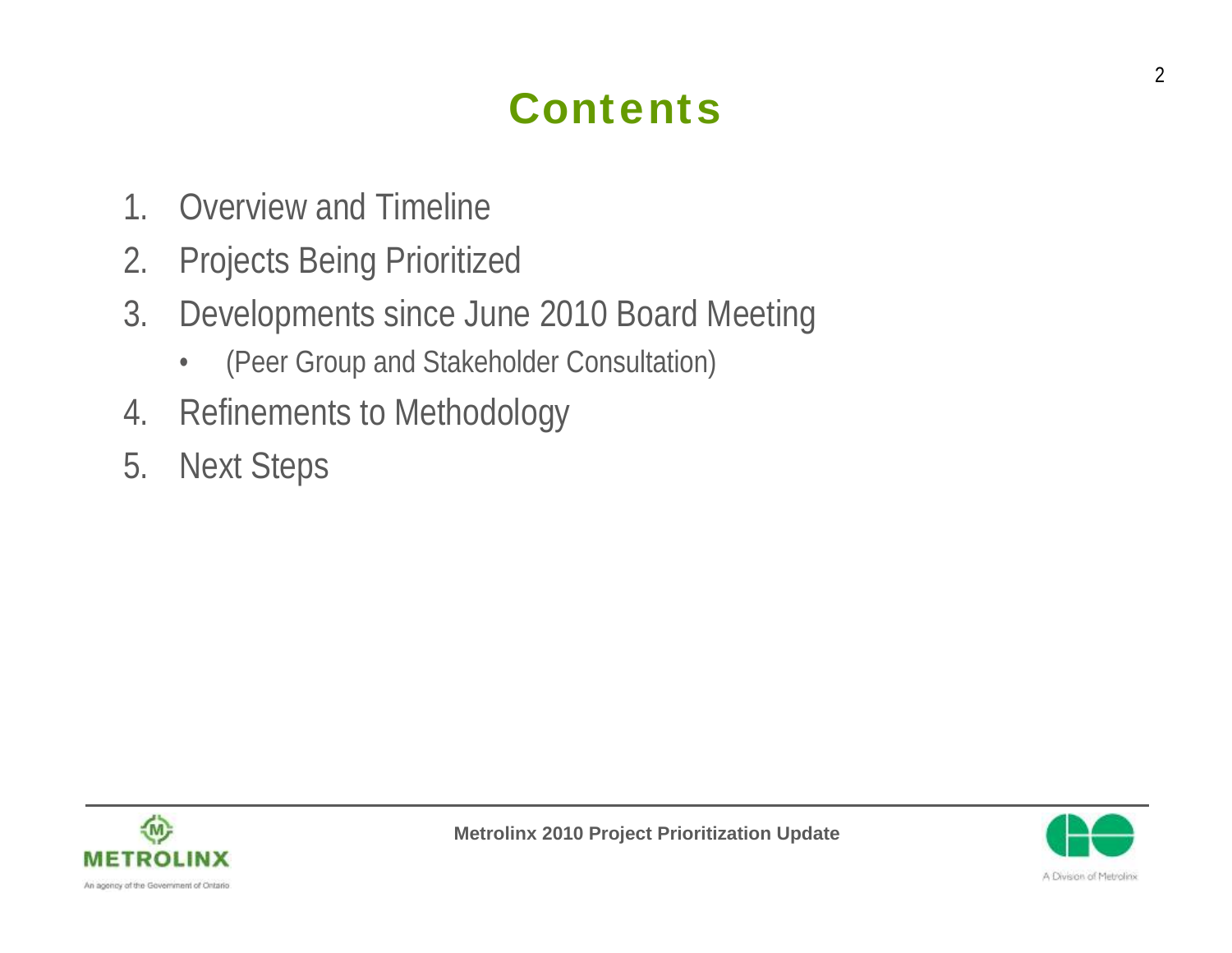## **Timeline**

- $\cdot$  June 29<sup>th</sup>:
	- Metrolinx Board approves Project Prioritization Framework and work plan
- Aug-Sept:
	- Peer Review of Methodology
	- Refine Project Prioritization Framework
- October  $5<sup>th</sup>$ :
	- Update to Board on progress and consultation process
- November February 2011
	- Board update and discussions
- Ongoing:
	- 10-year capital planning
	- Draft Electrification Study input



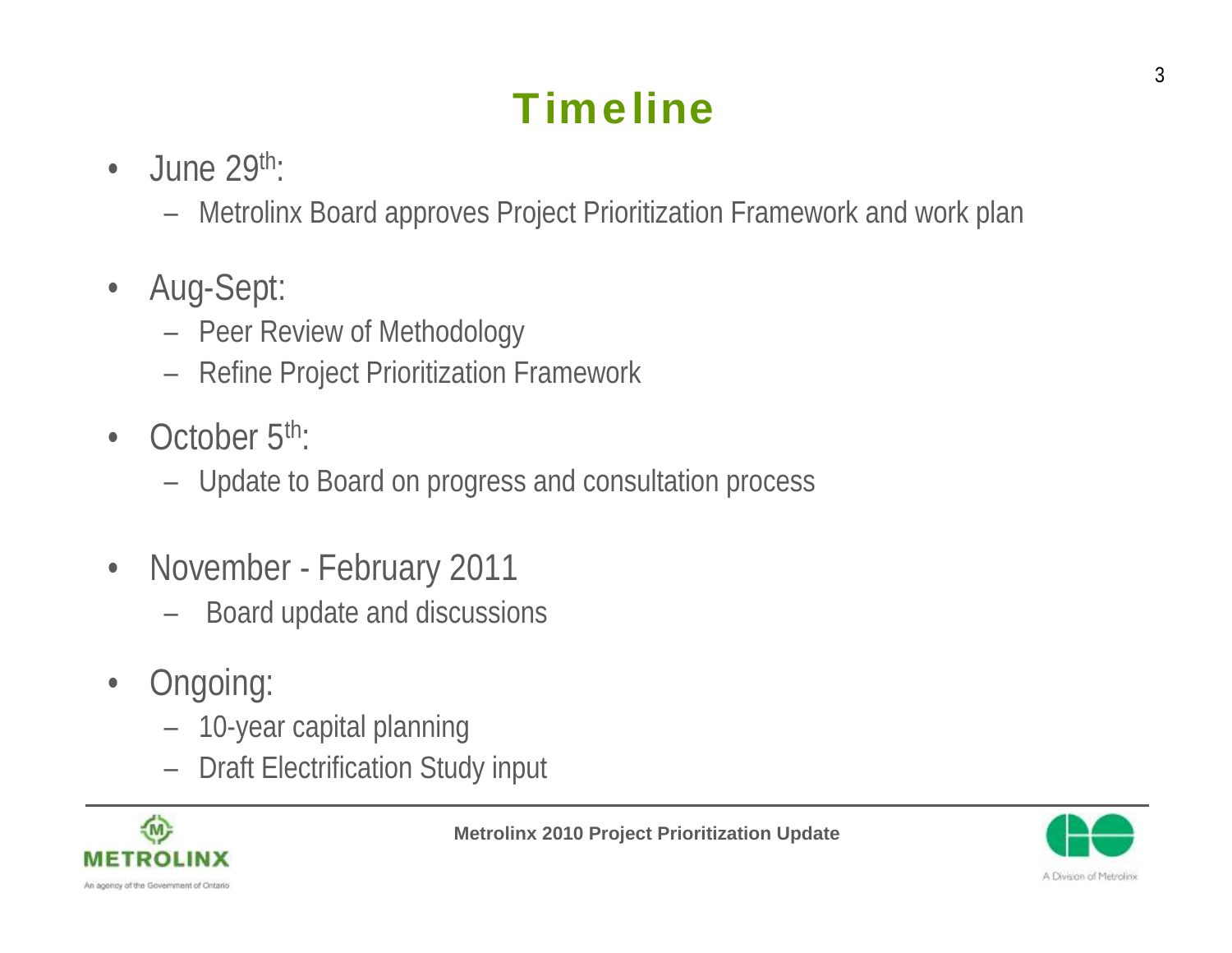## Metrolinx's Unique Role and Challenge

#### • **Metrolinx's unique role to:**

- plan, develop, and implement transportation for all of the GTHA
- operate regional services through GO Transit, its operating division; GO plays key role throughout the Greater Golden Horseshoe
- **We have more worthy projects than funds**
	- The Big Move makes the case for many more needed transit projects across the GTHA than there are funds to support, pending completion of the Investment Strategy.
- **All the priority projects of The Big Move are good projects**
- The Big Move identified a \$50B transit capital need over the 25-year horizon of the plan and set out four bundles of new transit projects:
	- Top 15 list
	- First fifteen years
	- 16 to 25 years
	- Projects for future consideration beyond 25 years
- Capital investments need to be made strategically to meet the vision, goals and objectives of The Big Move



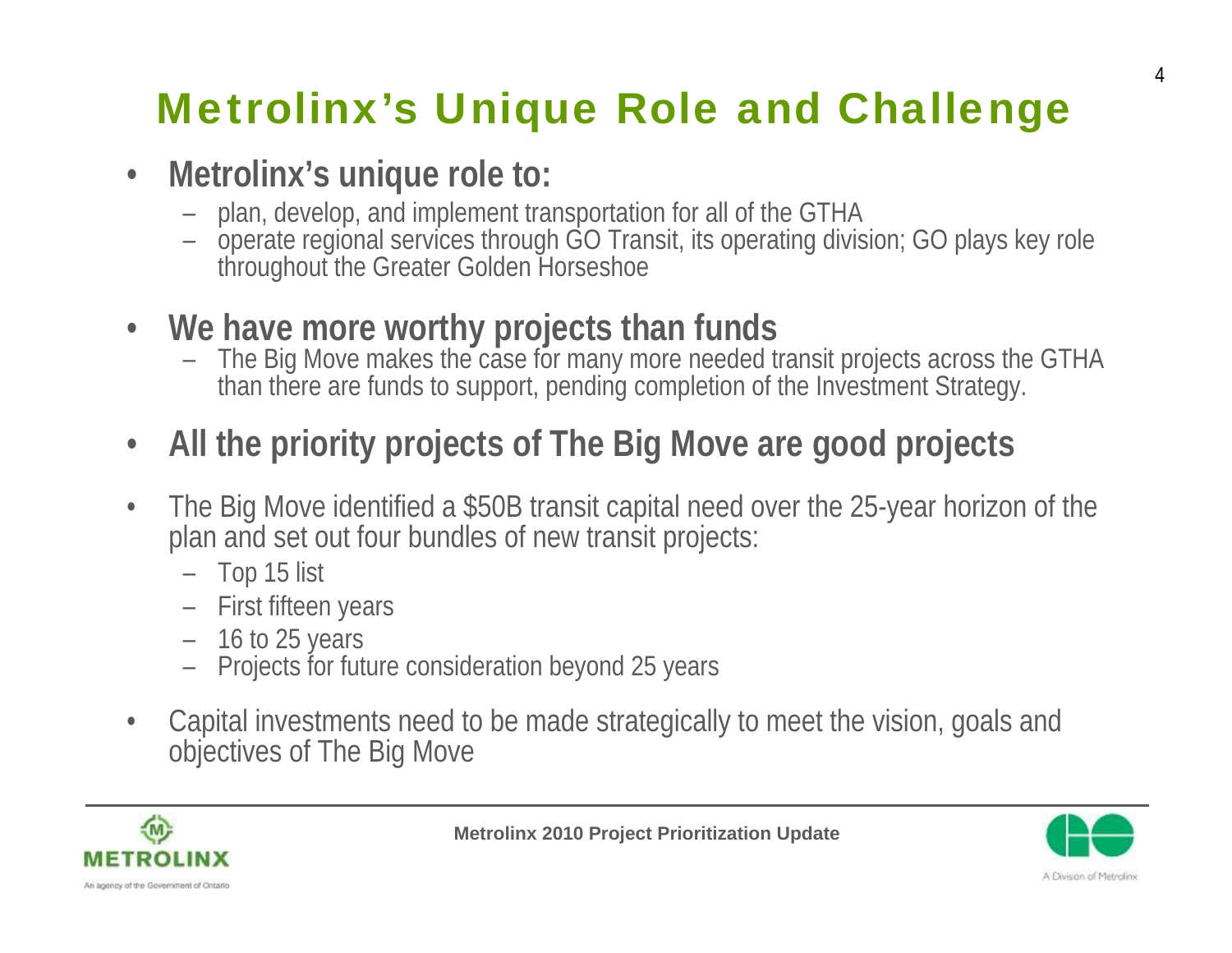# The Project Prioritization Framework

- A tool to inform decision-making on unfunded priorities of The Big Move; based on Metrolinx "triple bottom line".
- Provides technical evidence, robustness and credibility to decisions.
- Outcomes will inform Board's advice to the Province including input to 10-year capital planning and 11/12 budget process.
- Priorities and Prioritization Framework will be adapted and updated with new information (e.g. Electrification Study), and as projects advance.
- On-going prioritization will be supported by two important streams of work:
	- The establishment of The Big Move baseline through the Progress Report
	- Further BCA evaluation



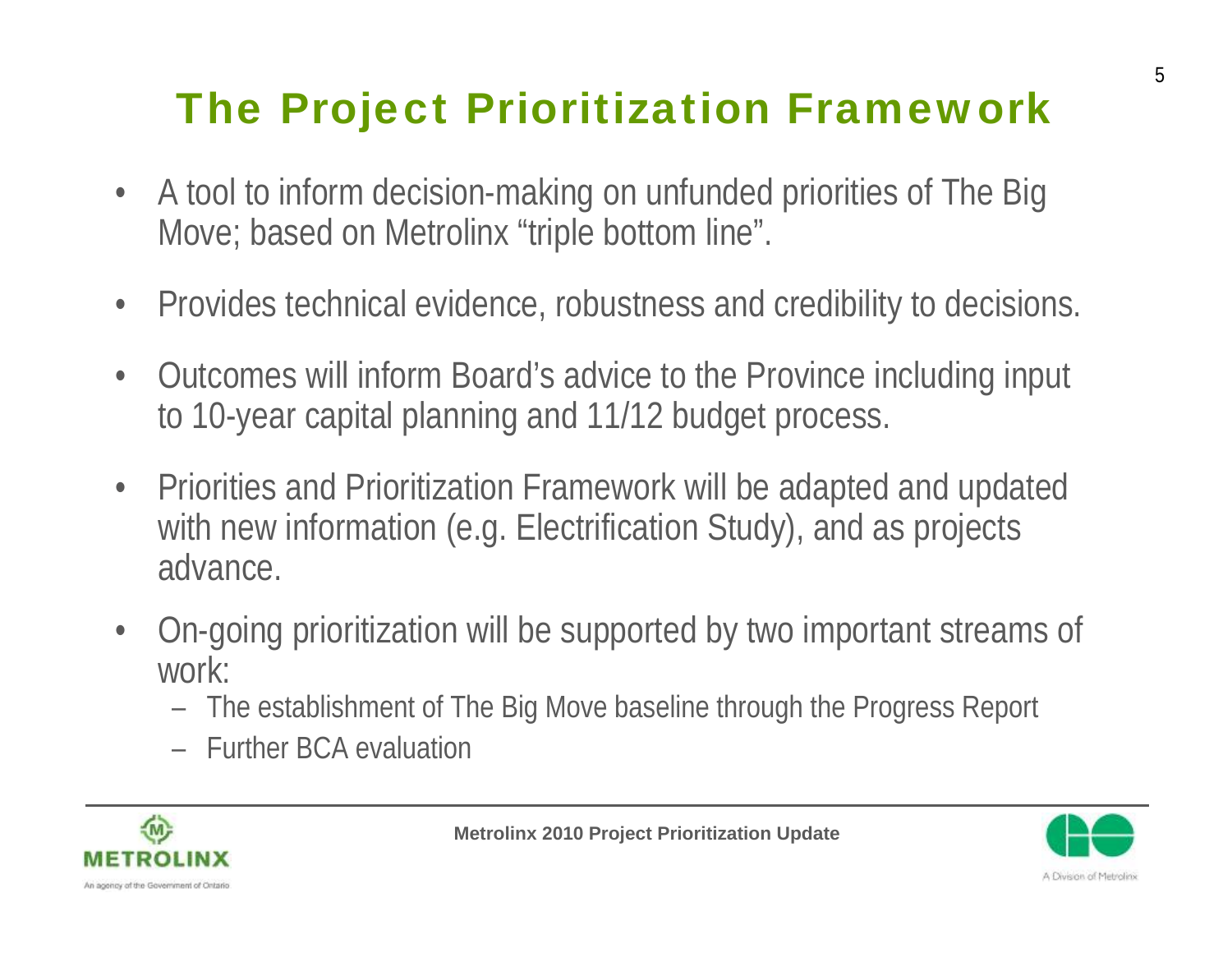#### Unfunded Projects Currently Being Prioritized





#### **Metrolinx 2010 Project Prioritization Update**



An agency of the Government of Ontario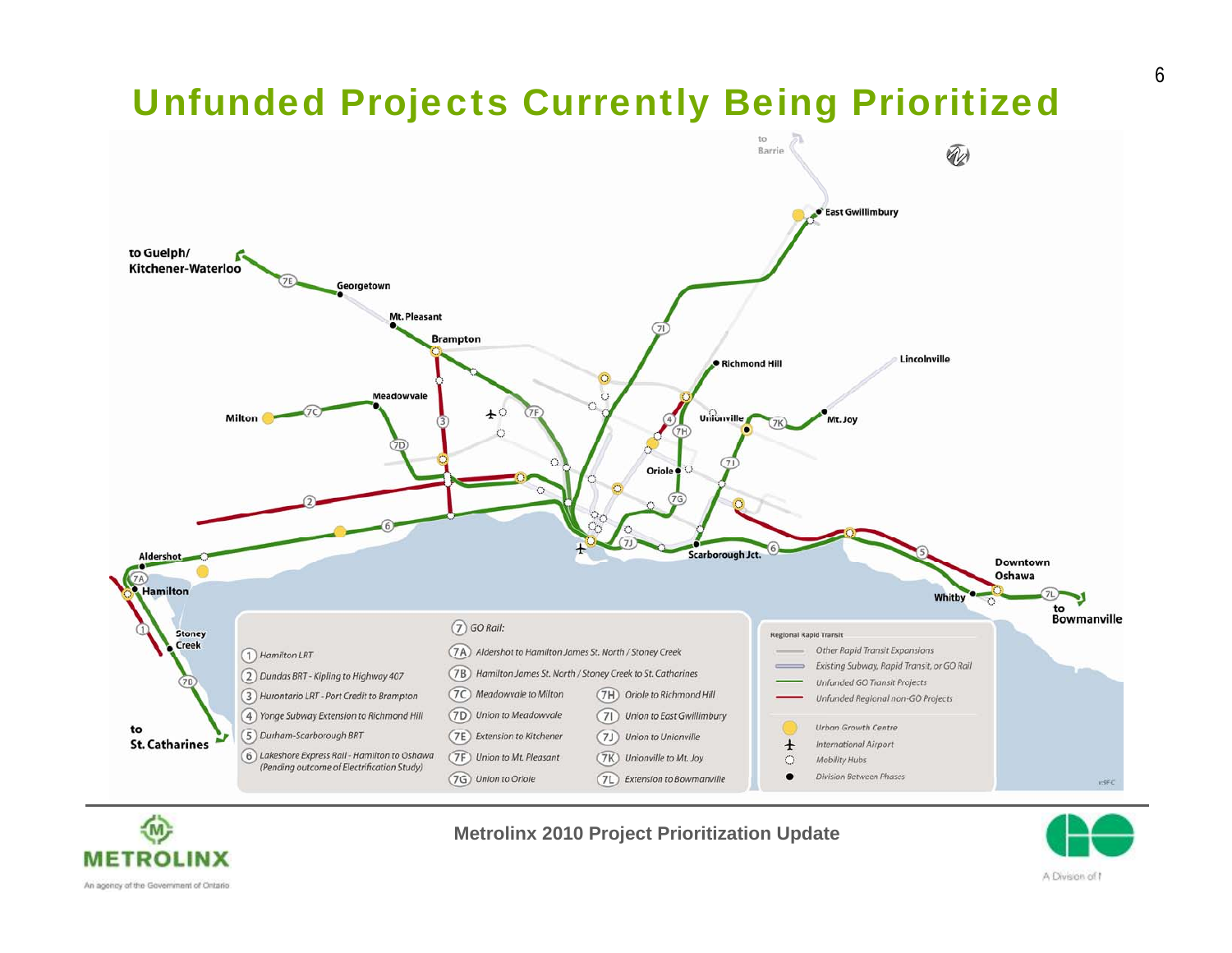#### Unfunded Projects Currently Being Prioritized

| Barrie: Union to E Gwillimbury (two-way all day service / 20 mins in the peak)                                    |
|-------------------------------------------------------------------------------------------------------------------|
| Georgetown:                                                                                                       |
| • Malton to Mt Pleasant (two-way all-day service / 15 mins in the peak)                                           |
| • Georgetown to Kitchener/Waterloo (every 30 mins in the peak)                                                    |
| Lakeshore:                                                                                                        |
| • Lakeshore E extension Oshawa to Bowmanville (30 mins in the peak)                                               |
| • Lakeshore W extension Aldershot to James N (30 mins in the peak)                                                |
| • Lakeshore W/ Stoney Creek/St. Catharine's (30 mins in the peak)                                                 |
| Milton (two-way all day service 15 mins in the peak)                                                              |
| • Union / Meadowvale                                                                                              |
| • Meadowvale to Milton                                                                                            |
| <b>Richmond Hill</b>                                                                                              |
| • Oriole to Richmond Hill (two-way all day service every 20 mins in the peak)                                     |
| • Union to Oriole (two-way all day service every 20 mins in the peak)                                             |
| Stouffville Phases 1 to 3 Union / Scarboorugh/ Unionville / Mt. Joy (two-way all day service 15 mins in the peak) |

**GO**

**Dundas BRT** – Kipling to Hwy 407

- **Durham-Scarborough BRT**  on Hwy. 2 between Scarborough and Oshawa
- **Hamilton LRT**  between McMaster University and Eastgate Mall

**Hurontario LRT** – Port Credit to Downtown Brampton

Yonge Subway Extension to Richmond Hill\*\*

*\*\* Subject to further BCA analysis*





7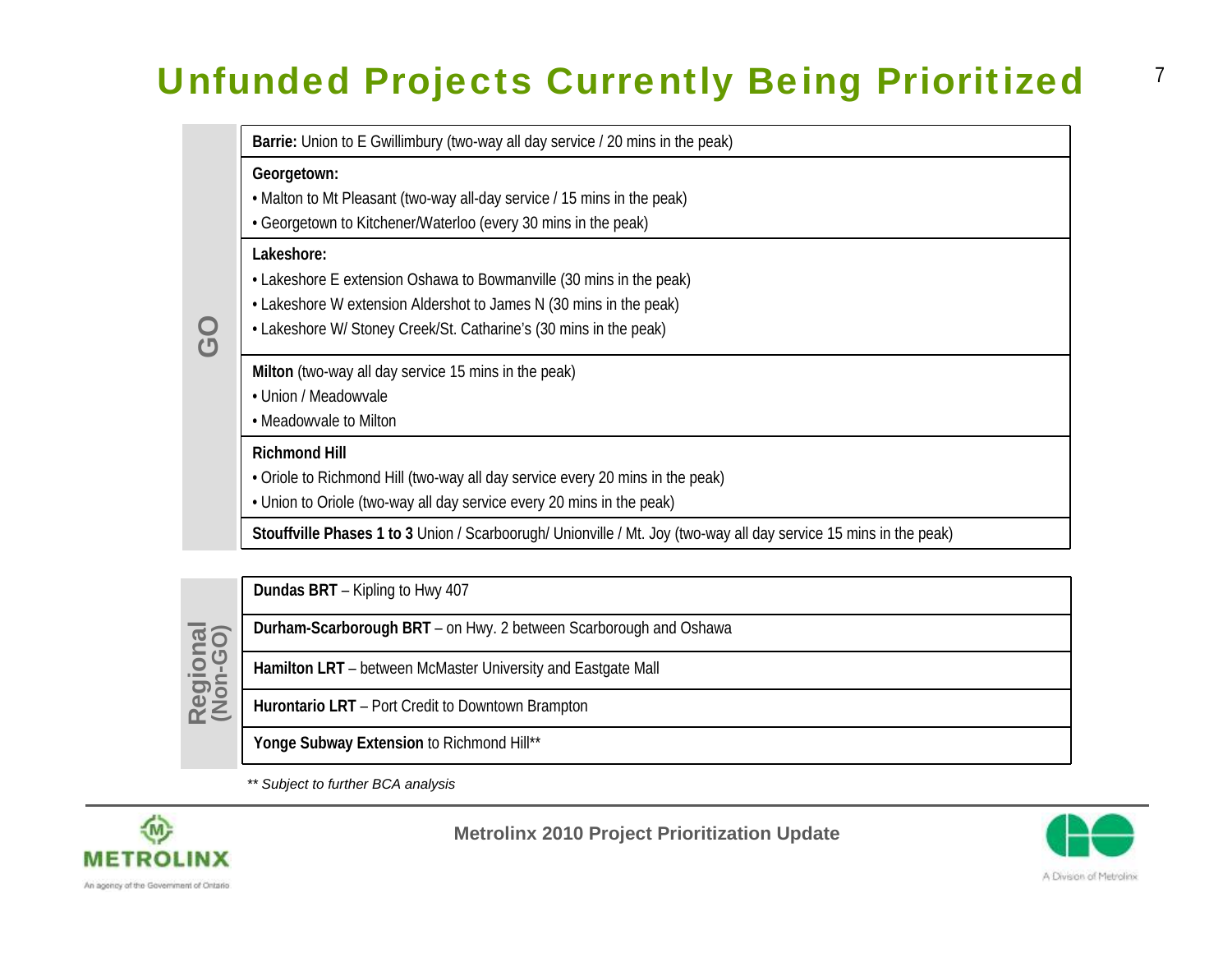### Developments since June 2010

- Many projects now have more precise descriptions and scope.
- Prioritization framework refined in areas of criteria and methodological details as a result of Peer Review, municipal input and completion of multiple sensitivity analyses.
- The Big Move projects still requiring further analysis prior to being fully prioritized:
	- Yonge St. Subway Extension (BCA to be updated)
	- 2<sup>nd</sup> Phase Brampton Queen St. Zum (BCA only now underway)
	- Phase 2 of The Big 5 projects (no BCA in place)
	- Lakeshore Express Rail Hamilton to Oshawa (subject to Electrification Study)



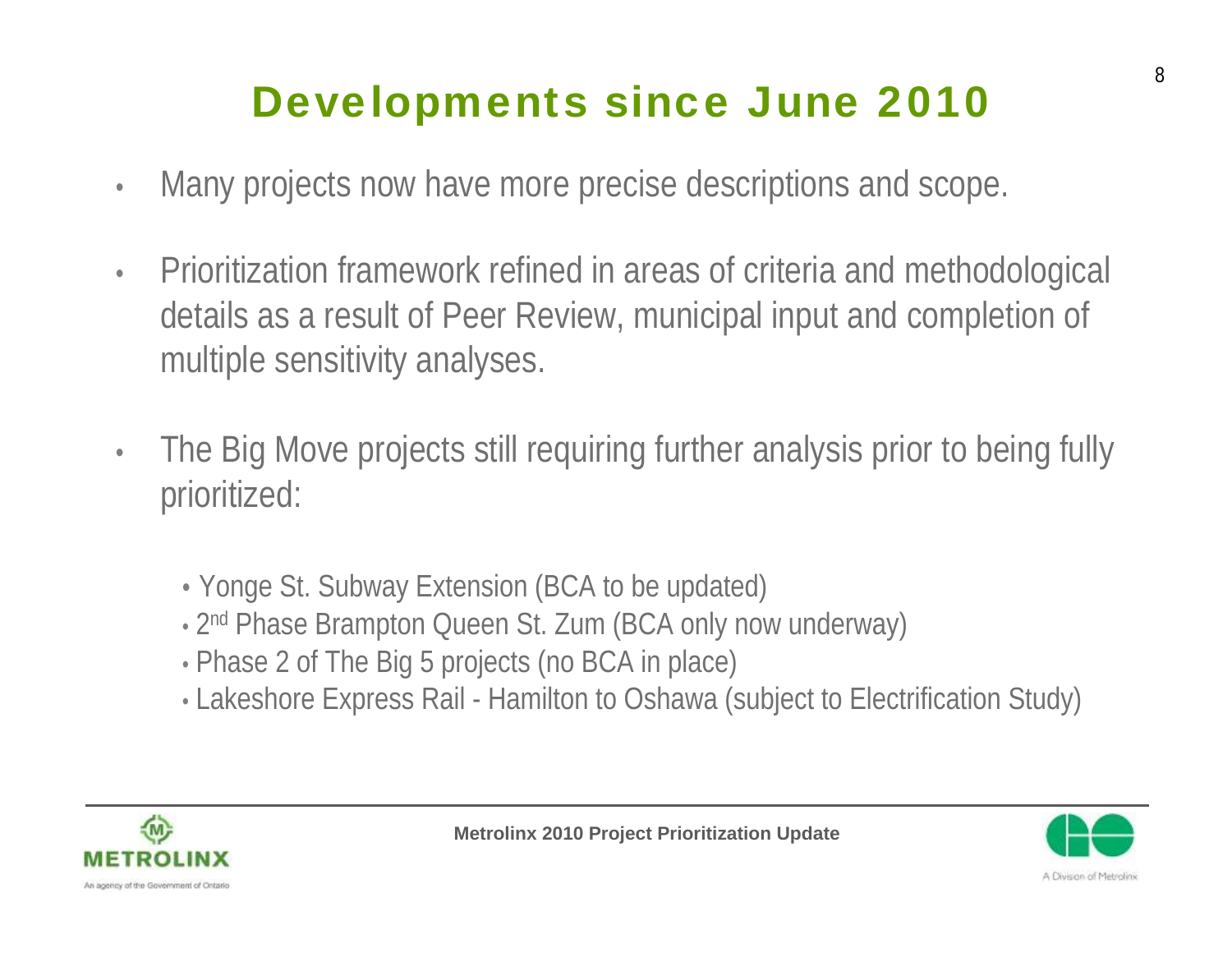## Methodology: Key Refinements

- **Criteria:**
	- Refined criteria and indicators
- **Implementation Screen:**
	- More emphasis given to primary evaluation (assumed 70/30 weighting)
	- Simplified constructability and deliverability to focus on those factors most easily compared across projects
		- significant physical barriers and environmental & community impact
- **Established Strategic Fit as a freestanding assessment for the Board.**
- **Project Groupings :**
	- Projects grouped into "Priority Group A", "Priority Group B", and "Priority Group C" based on thresholds.



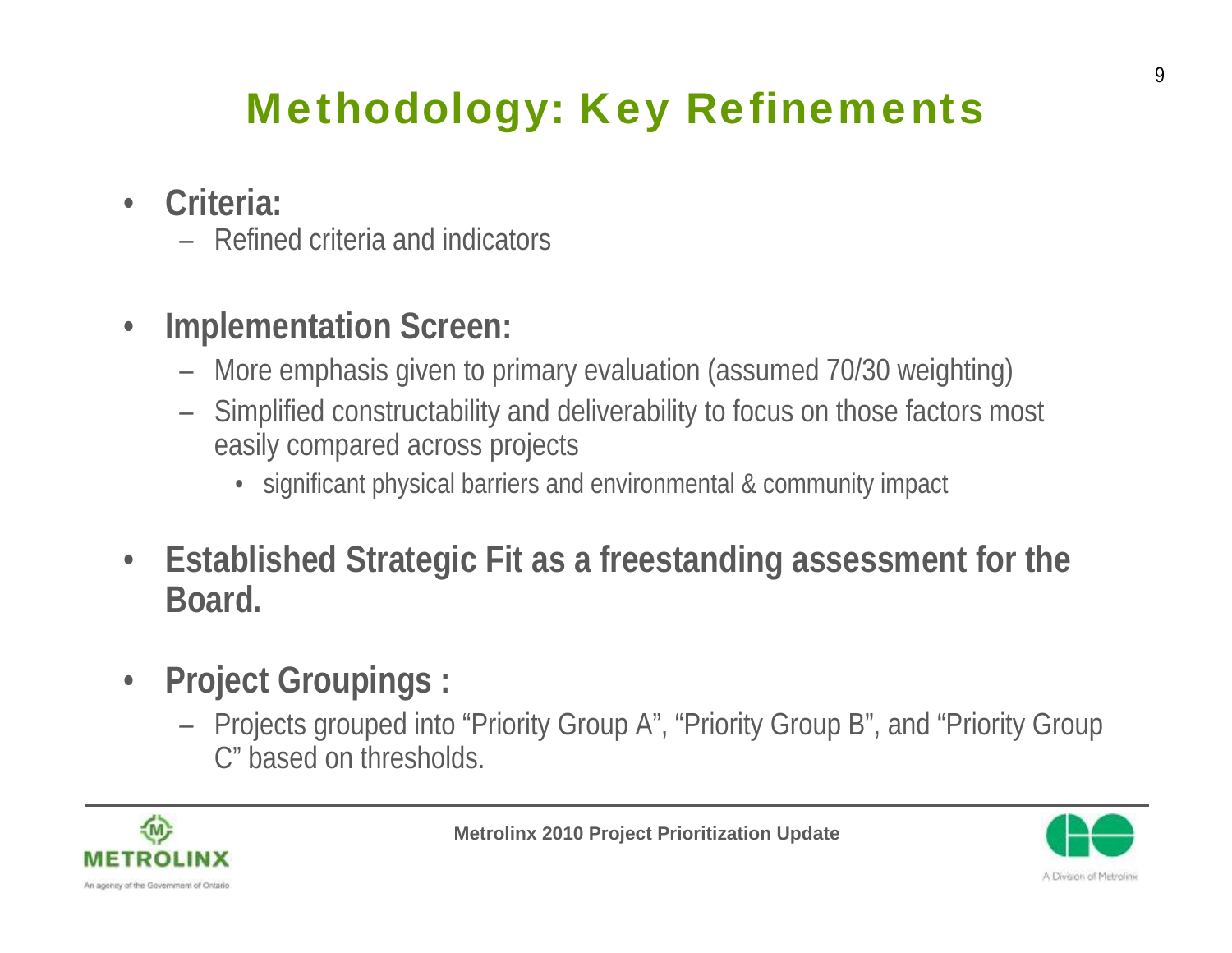#### Prioritization Framework







An agency of the Government of Ontario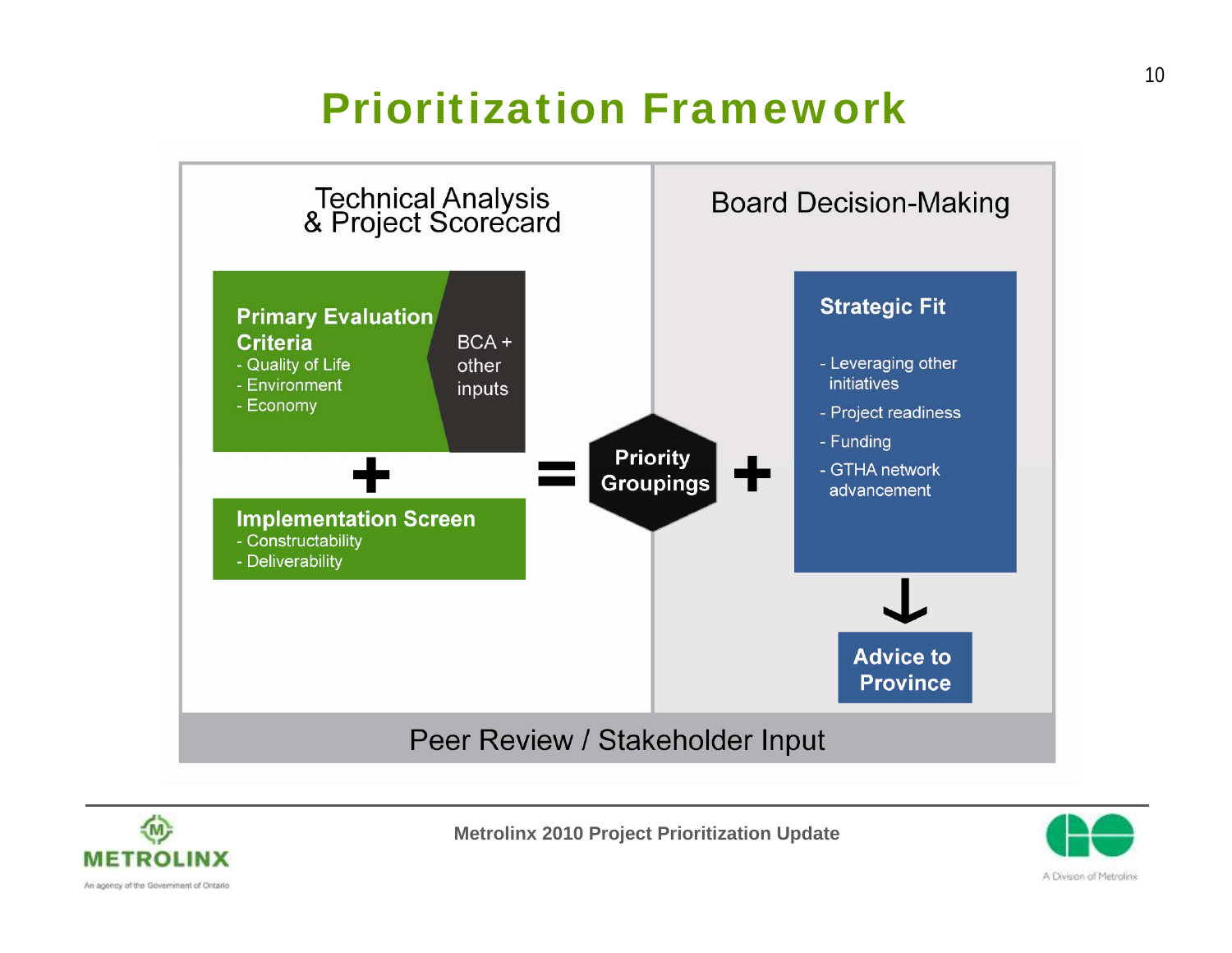#### Primary Evaluation Criteria

| Criteria                                          | Indicator                                                                                                                                                                   | <b>BCA</b> |
|---------------------------------------------------|-----------------------------------------------------------------------------------------------------------------------------------------------------------------------------|------------|
| A High Quality of Life                            |                                                                                                                                                                             |            |
| <b>Building Communities</b>                       | Change in the density of population + employment projected for the area.                                                                                                    |            |
| <b>Transit Ridership</b>                          | <b>Total Weekday Boardings Forecasted</b>                                                                                                                                   |            |
| <b>Social Need</b>                                | Youth/Seniors/Low Income population within 500m of an RT corridor or 2km of a GO station                                                                                    |            |
| <b>Regional Connectivity / Destinations</b>       | Number of connections to other RT services/mobility hubs/post-secondary<br>institutions/hospitals                                                                           |            |
| A Thriving, Sustainable and Protected Environment |                                                                                                                                                                             |            |
| <b>GHG Emissions reduction</b>                    | Tonnes saved annually based on VKT                                                                                                                                          |            |
| <b>New Transit Riders</b>                         | Projected total NEW weekday boardings                                                                                                                                       |            |
| A Strong, Prosperous and Competitive Economy      |                                                                                                                                                                             |            |
| <b>Economic Impacts</b>                           | Direct and Indirect Wages and GDP benefits (post-construction) over the first 30 years of<br>operation (PV \$M)                                                             |            |
| <b>Capital Cost per Rider</b>                     | Capital Cost per New Rider                                                                                                                                                  |            |
| <b>Operating Revenue / Cost Ratio</b>             | Net New Operating Revenue / Cost Ratio                                                                                                                                      |            |
| <b>Benefit-Cost Ratio</b>                         | Transportation User Benefits (travel time, safety, operating savings based on Vehicle<br>Kilometres Travelled (VKT)<br>Capital cost<br>Estimated incremental operating cost |            |





11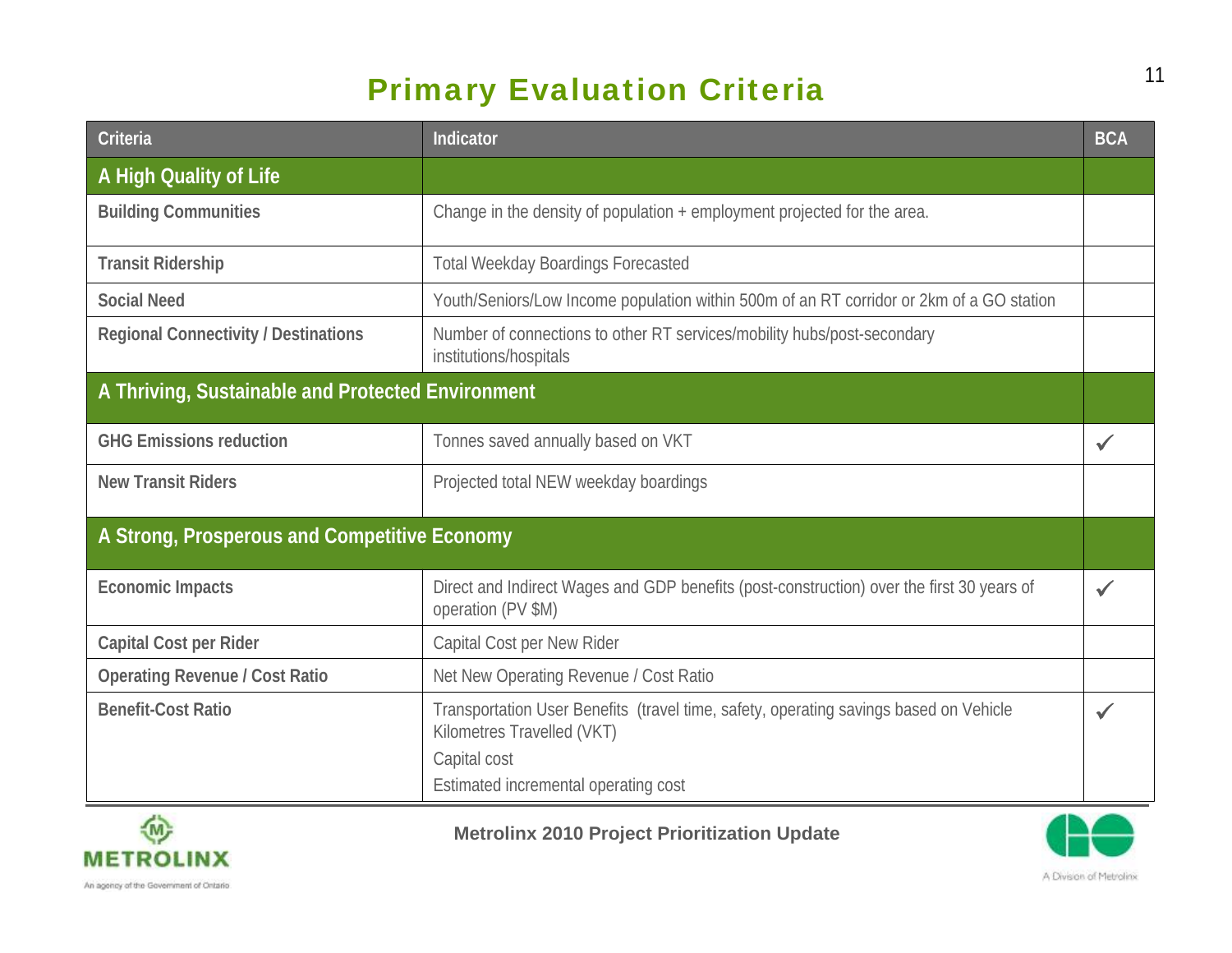#### Peer Review Panel Endorsement

External Peer Review Panel Mandate

- 1. Review framework methodology to ensure it is fit for purpose.
- 2. Confirm that the framework was appropriately applied and that the outcomes are consistent with the methodology to ensure methodological rigour and balance.
- 3. The panel was not asked to comment on the specific priority of projects identified.

Panel Members:

- **Michael Roschlau**, President / CEO, Canadian Urban Transit Association
- **Eric Miller,** Director of the University of Toronto Cities Centre.
- **Steve New**, former COO of BC Transit, immediate past chair of CUTA

Internal Review through Technical Working Group and Steering Committee.

Multiple sensitivity tests demonstrated that framework was robust and variability of outcomes was low



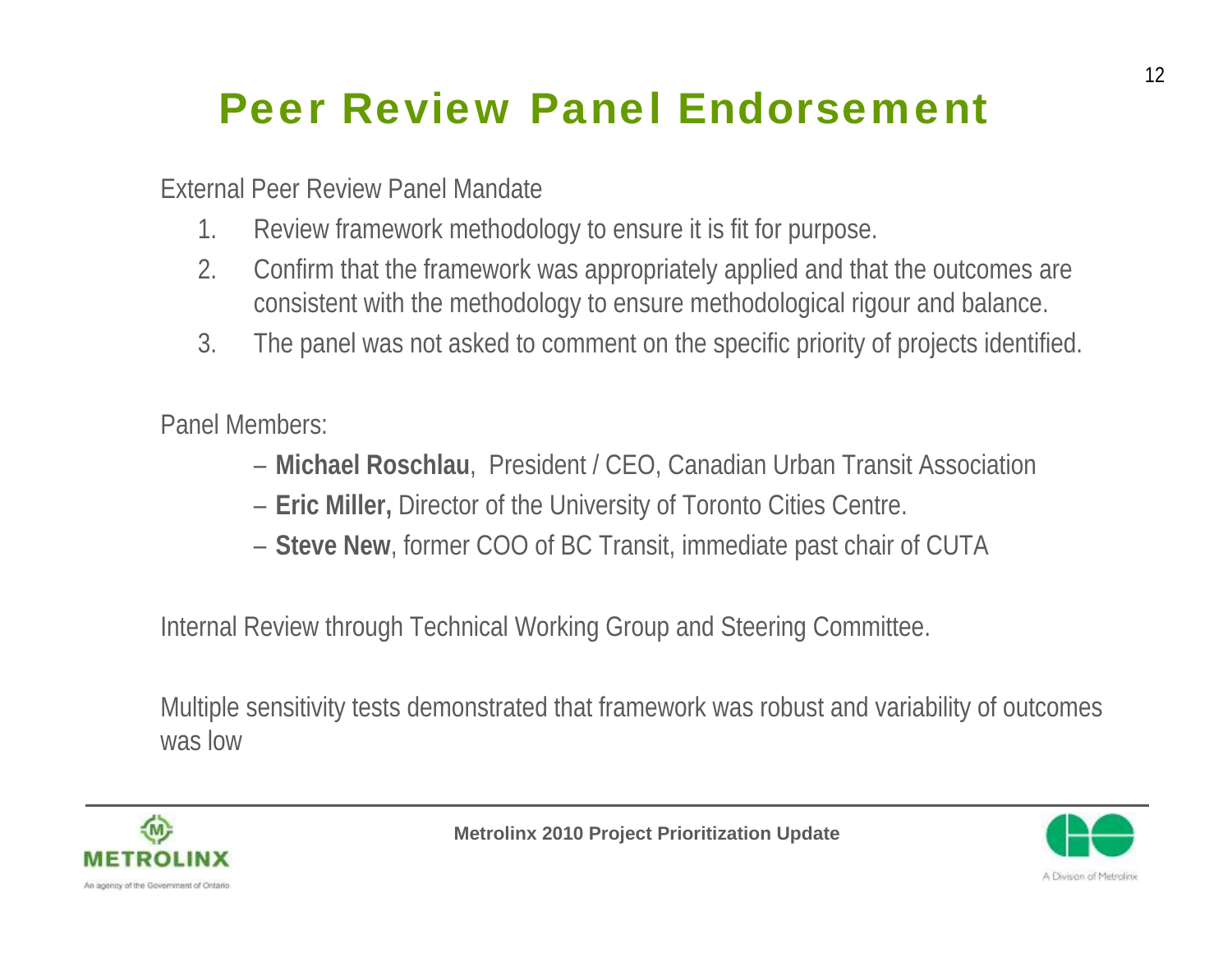# Municipal Consultation - Key Comments

- Focus of consultation has been on clarifying quantitative and qualitative inputs:
	- Strong interest in ensuring local initiatives are properly considered
	- "Strategic Fit" seen as key input for stakeholders
	- Need to know how data is included where no BCA exists
- Peer Review process valued in giving stakeholders some assurance of fair treatment
	- Comments on criteria/process were channelled through the Peer Group
- Clarification and coordination with provincial 10-year capital planning process.
- Local transit state of good repair funding is a key issue to address.
- Expectations for continued input into process and outcomes.



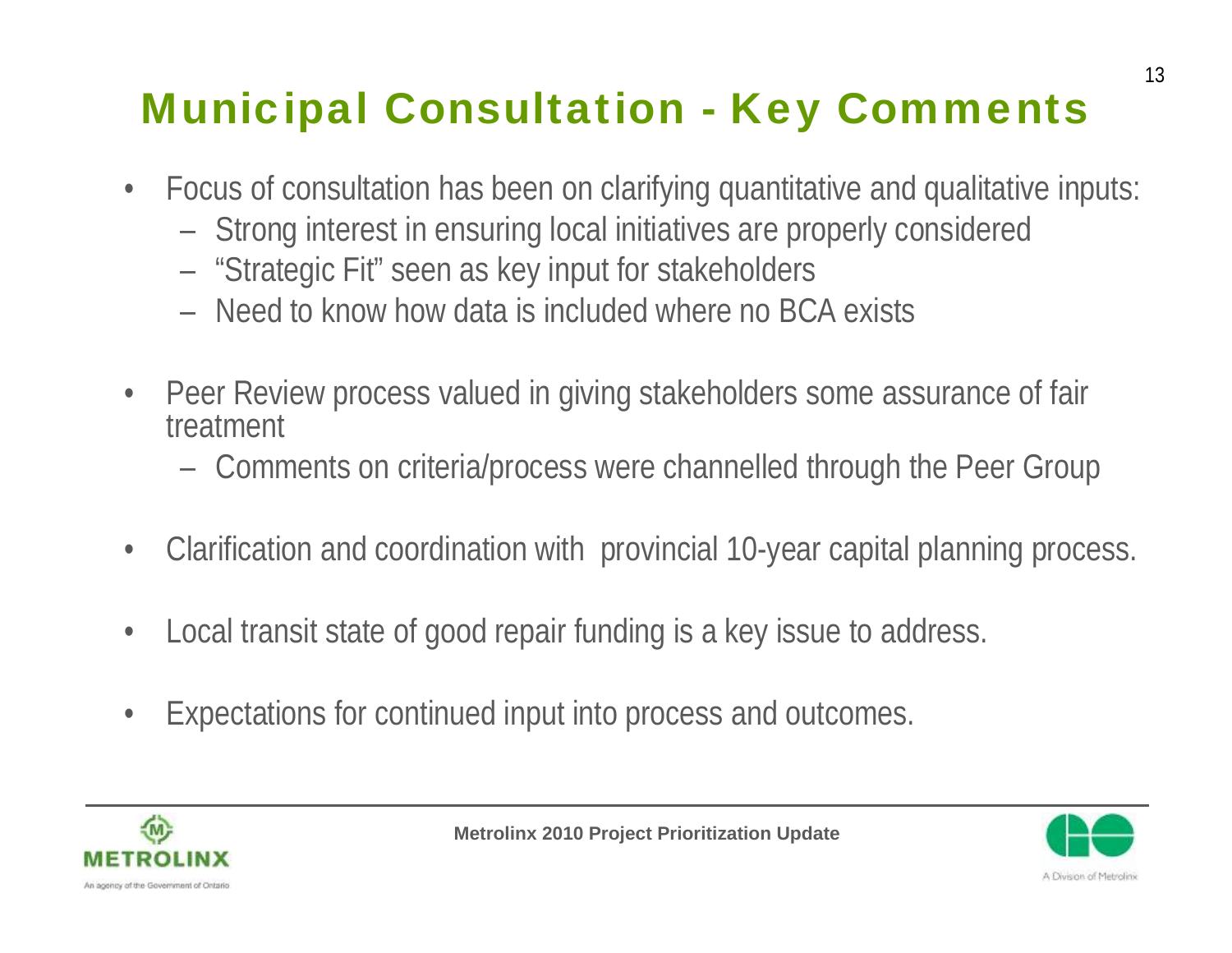## Scorecard and Priority Groupings

- Regional (non-GO) and GO projects are not directly compared.
	- Regional (non-GO) projects are generally new, stand alone projects, with broader corridor scale data avaialable from the BCA analysis.
	- GO projects are generally incremental extensions or expansions to existing corridors and therefore more detailed criteria data is available in addition to BCA analysis.
- Projects grouped into three groupings based on thresholds: **Priority Group A, Priority Group B,** and **Priority Group C**.
- All projects are Big Move priority projects. Priority groupings quide staging of implementation:
	- Focus on **Priority Group A**
	- Some investment and action may occur on **Priority Group B**
	- Lower activity on **Priority Group C** (e.g. may undertake EA). Does not preclude incremental expansions for existing infrastructure.



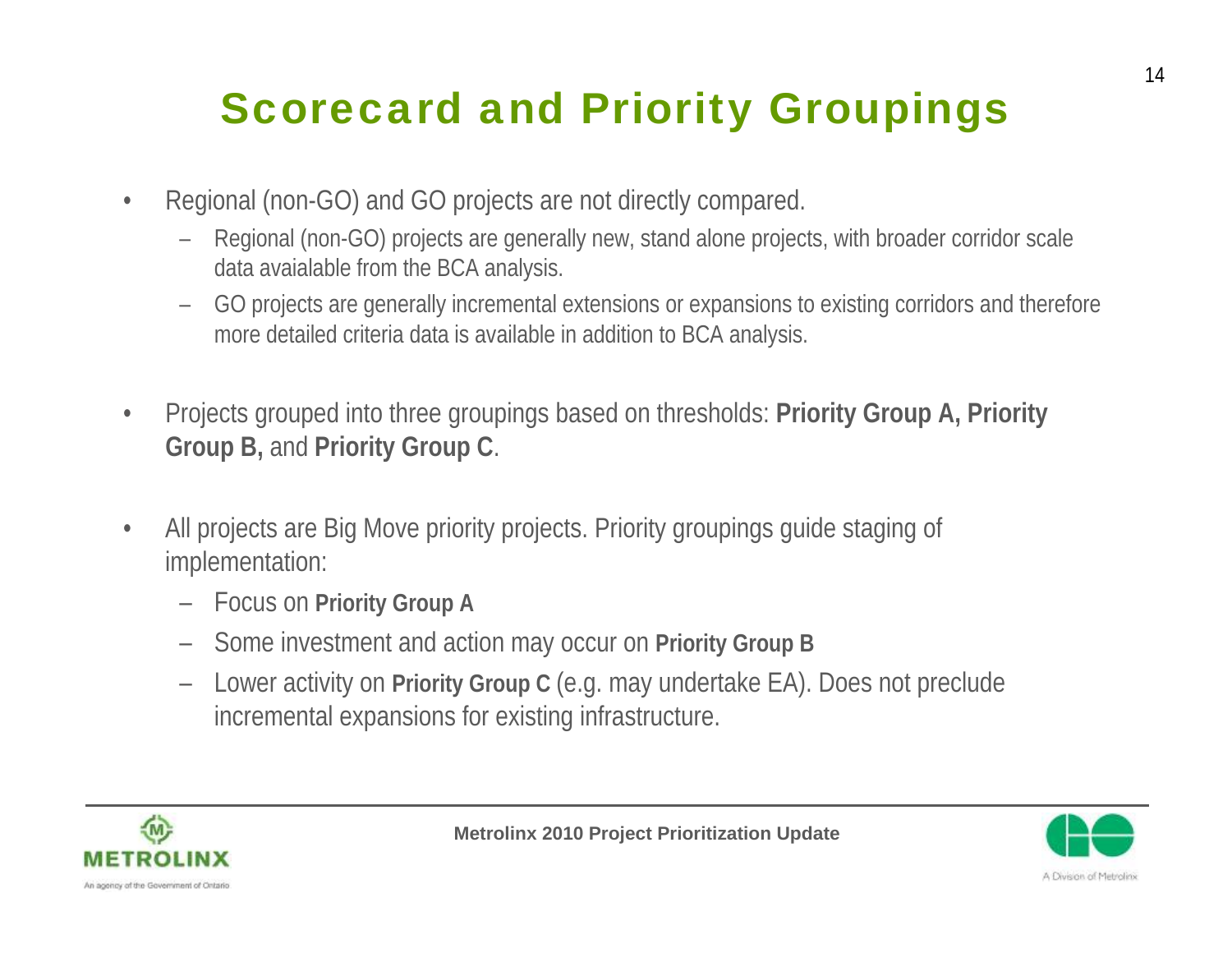#### Decision-Making: Strategic Fit

The project scorecard and priority groupings are a basis for decision-making. Strategic Fit is an important step for decision-makers. It allows the impact of broader considerations to inform final advice to the Province.

The following questions frame key issues around Strategic Fit for the Board:

• **Leveraging other investments and initiatives:** Does the project have a strong connection to other capital investments, including transportation? Is it supported by advanced transit-oriented development and land-use?

• **Project readiness:** What is the project state of readiness and have actions been undertaken to advance project such as: preliminary design or land acquisition?

• **Funding:** Is funding committed? What partners are engaged to secure government or private sector investment? Is there an opportunity for Alternative Financing and<br>Procurement (AFP)?

• **Completing the network throughout whole region:** Does the project strategically advance implementation of *The Big Move* across the whole GTHA region?